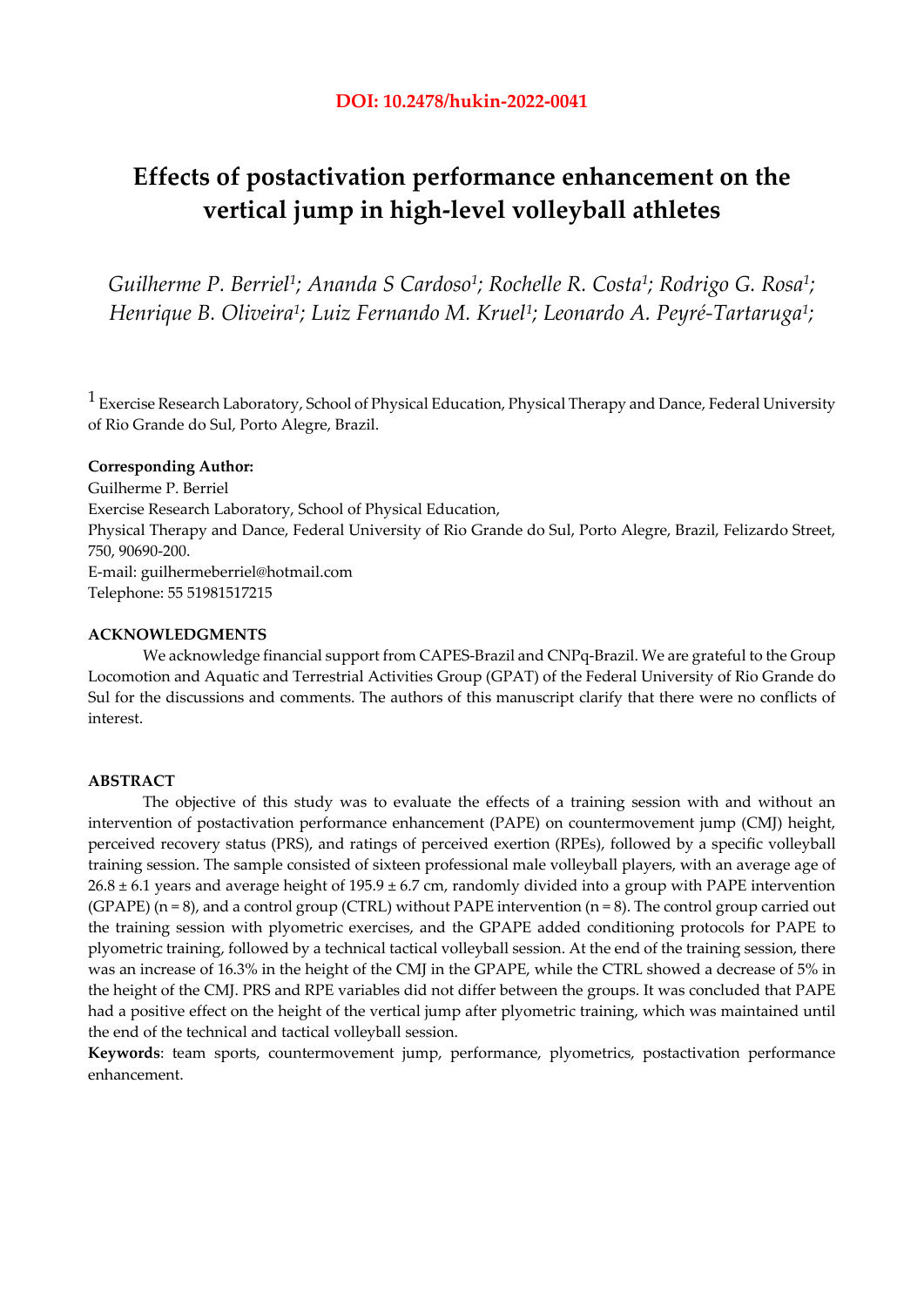#### **INTRODUCTION**

The ability to jump vertically is paramount in volleyball techniques such as serving, attacking, setting, and blocking (Sattler et al., 2012). Therefore, considering elite athletes, there is a necessity to use innovative and advanced methods of strength and power training to improve volleyball performance. Specifically, these methods need to be optimized in terms of the load to enable explosive movements to promote extreme adaptation in jump performance during the entire volleyball game (McCann and Flanagan, 2010; Sheppard and Newton, 2012).

Complementary strategies such as postactivation performance enhancement (PAPE) have received significant attention (Kilduff et al., 2007; Krzysztofik and Wilk, 2020; Zimmermann et al., 2020). PAPE is aimed at increasing muscle strength and power in response to a previous conditioning activity like sets of heavyloaded (80–90% 1-RM) (Bevan et al., 2010) resistance exercises employing free-weights (Chen et al., 2017) or variable resistance training (Comyns et al., 2006). This phenomenon may have a short half-life, but enhancement in voluntary force production detected several minutes after the conditioning activity is also observed (Blazevich and Babault, 2019).

The postactivation performance enhancement (PAPE) is a physiological/neuromuscular phenomenon associated with acute improvement in muscular performance. While the postactivation potentiation has been largely explained by an increased myosin light chain phosphorylation occurring in type II muscle fibers, PAPE is underpinned by changes in muscle temperature, muscle/cellular water content, and muscle activation resulting in voluntary force enhancement detected several minutes after high-intensity muscle contractions (Blazevich and Babault, 2019; Boullosa et al., 2020).

Studies applying PAPE in highly trained volleyball athletes are scarce. McCann and Flanagan (2010) evaluated 16 college-level players and showed that PAPE intervention showed an improvement in the vertical jump at 4 or 5 minutes after 5 repetitions maximum (RM) of either the back squat or the hang clean. Also, Chen et al. (2017) evaluated the acute effect in college volleyball and basketball athletes showing similar positive effects on vertical jump performance of different conditioning activities to induce the PAPE phenomenon (5 RM squat loads and one set of five repetitions using different percentages of optimal drop jump height). Although when considering positive responses arising from PAPE, it should be noted that the dose-response and the manipulation of times and sequences of conditioning activities can interfere with these responses. An important issue for conditioning professionals is the perceptual response during periods after the application of PAPE, for example, during tactical volleyball training. Adequate training loads and recovery have been identified as essential elements to improve performance and well-being in team sports and avoid nonfunctional overreaching and overtraining. In a recent study, positive adaptation elicited by training stimuli was accompanied by high levels of stress and muscle damage, together with lower perceptions of recovery during the championship preseason (Berriel et al., 2020).

Indeed, performing maximum or submaximal strength sets of exercises for PAPE induction may lead to higher ratings of perceived exertion (RPE) by the effects of fatigue in athletes at the end of the training session, even when these athletes have similar perceived recovery status (PRS). Abbes et al. (2018) showed the RPE values did not differ between the PAPE control conditions showing no significant improvement in performance. Timon et al. (2019) showed no significant differences in the RPE when comparing two protocols of the PAPE, even when the PAPE showed a positive effect on squat jump performance. However, we could not find studies which evaluated perceptions of effort and recovery regarding plyometric training sessions followed by a specific volleyball training session with PAPE intervention in volleyball athletes.

Therefore, we aimed to evaluate the effects of a plyometric training session with and without PAPE followed by a specific volleyball training session on CMJ, PRS, and RPE in high-level volleyball athletes. We hypothesized that PAPE would improve jump performance and, the RPE and PRS would remain similar for PAPE and control conditions.

# **METHODS**

## **Experimental approach**

 The study sample was randomly divided into two groups: a group with PAPE intervention (GPAPE) and a control group without PAPE intervention (CTRL). Athletes were allocated to the groups before training sessions. The randomization method was performed using the SPSS version 22.0 (IBM, Chicago, EUA).

Plyometric training was performed by both groups. The determination of the load and optimum PAPE time was carried out prior to training. The training session was conducted after 2 days of rest. Before starting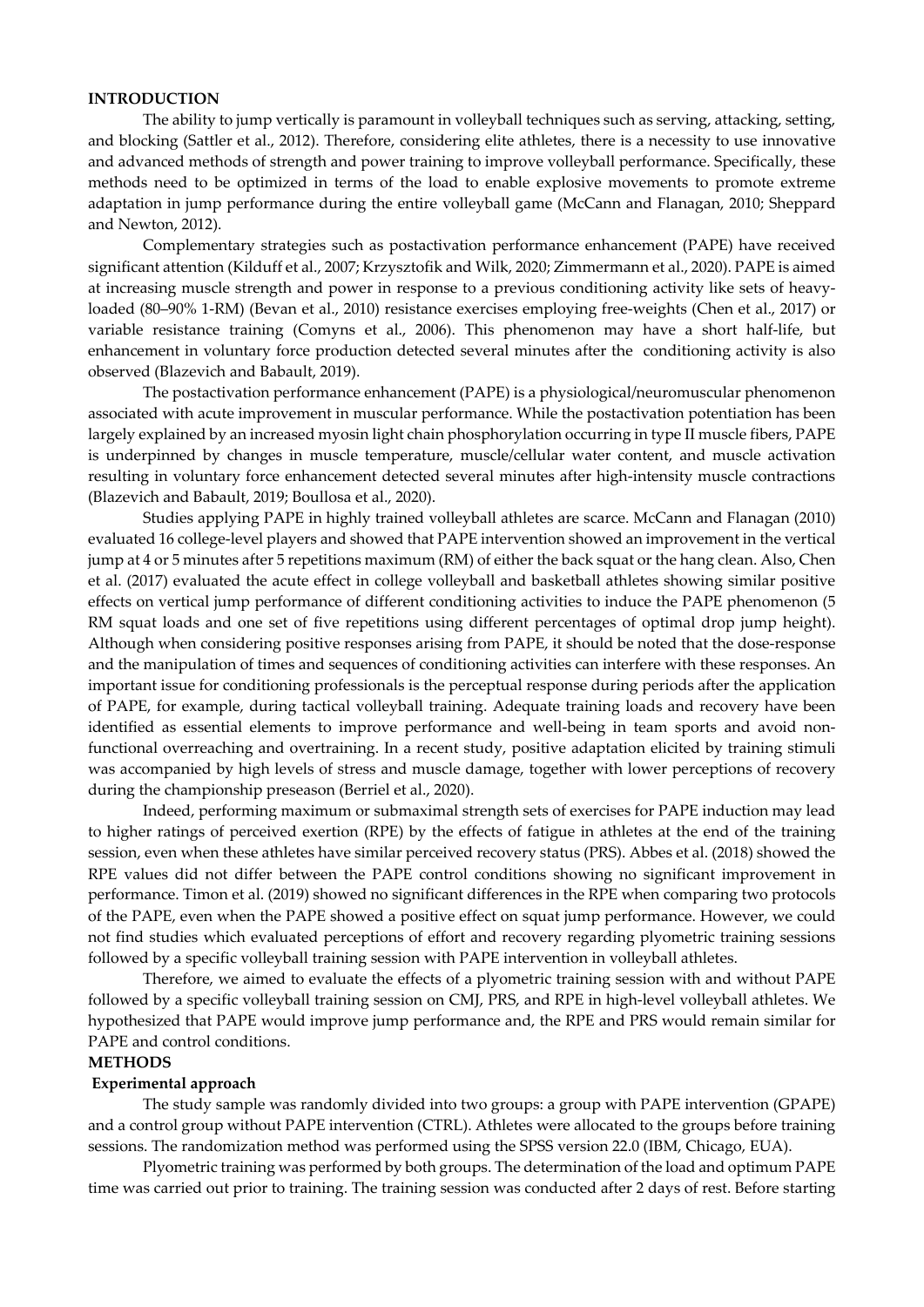the training session, PRS and CMJ heights were assessed. Plyometric training was then performed with or without PAPE intervention, followed by technical and tactical volleyball training. At the end of the volleyball training session, CMJ height and the RPE were evaluated (Figure 1). This study was carried out during the pre-season.

## **Participants**

Sixteen professional male athletes participated in the study, with an average age of  $26.8 \pm 6.1$  years, an average body mass of 92.4  $\pm$  9.4 kg, an average height of 195.9  $\pm$  6.7 cm and average body fat content of 11.3  $\pm$ 1.6%. The inclusion criteria were players of a high-performance volleyball team from Brazil, players with at least two years of experience in national and international competitions, players who trained for a minimum of 4 hours per day, and subjects that did not use supplementation. We did not collect the data of athletes, who, under the guidance of the team's medical department, were unable to perform the proposed tests.

 Before participating in the study, athletes read and signed a free and informed consent form containing all the information relevant to the study. This study was approved by the Research Ethics Committee of the Federal University of Rio Grande do Sul (opinion number: 1,464,312).

#### **Procedures**

*Determination of the load and optimum PAPE time:* The hack squat RM protocol was developed based on the work of Jo et al. (2010) and involved the players completing a standardized warm-up of 5-min cycling (60 W, 1-kg resistance) on a cycle ergometer (Cibex, EUA). Following a 2-min recovery period, they performed 10 unloaded hack squats, 8 repetitions at 40% estimated 1RM, 6 repetitions at 60% estimated 1RM, and 4 repetitions at 70% estimated 1RM with a 3-min rest interval between each load. After resting for 3 min, 3RM were determined by trial and error using the Lombardi (1989) table to estimate the load at each attempt. An interval of 5 min was allowed between each attempt (Reynolds et al., 2006). The largest weight with which the participant was able to perform the exercise was adopted as the load for the 3RM (Kilduff et al., 2007).

The test determined the maximum load squat in three maximum repetitions (3RM) of the Hack-Squat exercise (Hack-Squat, Athletics, Santa Catarina, Brazil). The test consisted of the athlete performing a lift from a 90° flexion position of the knee and hip to the 180° extension of the same joints and the positioning of the feet in the anatomical position. The control of knee and hip flexion was done by a goniometer (Goniometer Shahe, Chengdu Sanhe, China), with a limiter to guarantee execution at the correct angle and 3RM was performed at selected auto speed. Players regularly performed the hack squat during their weight training sessions, thus they were familiar with the exercise.

Thirty minutes after the 3RM load determination test, a 5-min warm-up run at 8 km⋅h<sup>-1</sup> was performed on a treadmill, followed by passive stretching of the lower limbs for 30 s for each muscle group. After a 5 min rest interval athletes performed a CMJ to obtain the reference value. After another10 min interval, participants performed the squat with a load relative to the 3RM, followed by one CMJ. The execution of the CMJ occurred after 15 s and 4, 8, 12, 16, 20, and 24 min in a row after the 3RM of the squat were performed, as suggested by Kilduff et al. (2007). The most optimal rest interval for the emergence of PAPE was considered to be the one in which the participant achieved the highest vertical jump height after performing the 3RM of the squat (Kilduff et al., 2007; Mola et al., 2014).

*Vertical Jump Height Assessment:* The CMJ was executed on a valid force plate (Hidrofit Ltda, Brasil) connected to software Multisprint (Multisprint, Belo Horizonte, Brazil) which estimates the height of the vertical jump according to flight time, using the following equation: h =  $g·t<sup>2</sup>·8<sup>-1</sup>$  where h is the height, g is the acceleration value of gravity and t is the flight time (Bosco et al., 1983). The intraclass correlation coefficient (ICC) of measurements between familiarization and the test for prescription of training loads and optimal rest intervals for PAPE was 0.97 for 15 s, 0.96, 0.87, 0.91, 0.91, and 0.91 for 4, 8, 12, 16, and 20 min, respectively.

*PRS and RPE:* The athletes' perceived recovery status was evaluated using the PRS scale applied by Laurent et al. (2011). Athletes were asked to answer the following question: What is your perception of recovery at the moment? Participants provided their responses by pointing on the scale. The scale scores ranged from 0 to 10, where 0 was equivalent to no recovery and 10 was equivalent to full recovery.

The RPE was assessed using the CR-10 scale (Borg, 1982). Athletes were asked to answer the following question: What was your perception of effort in the today's match or training? They pointed their responses on the scale. The scale indexes varied from 0 to 10, where 0 was equivalent to no effort and 10 was equivalent to maximal effort. Athletes were familiarized with the scales.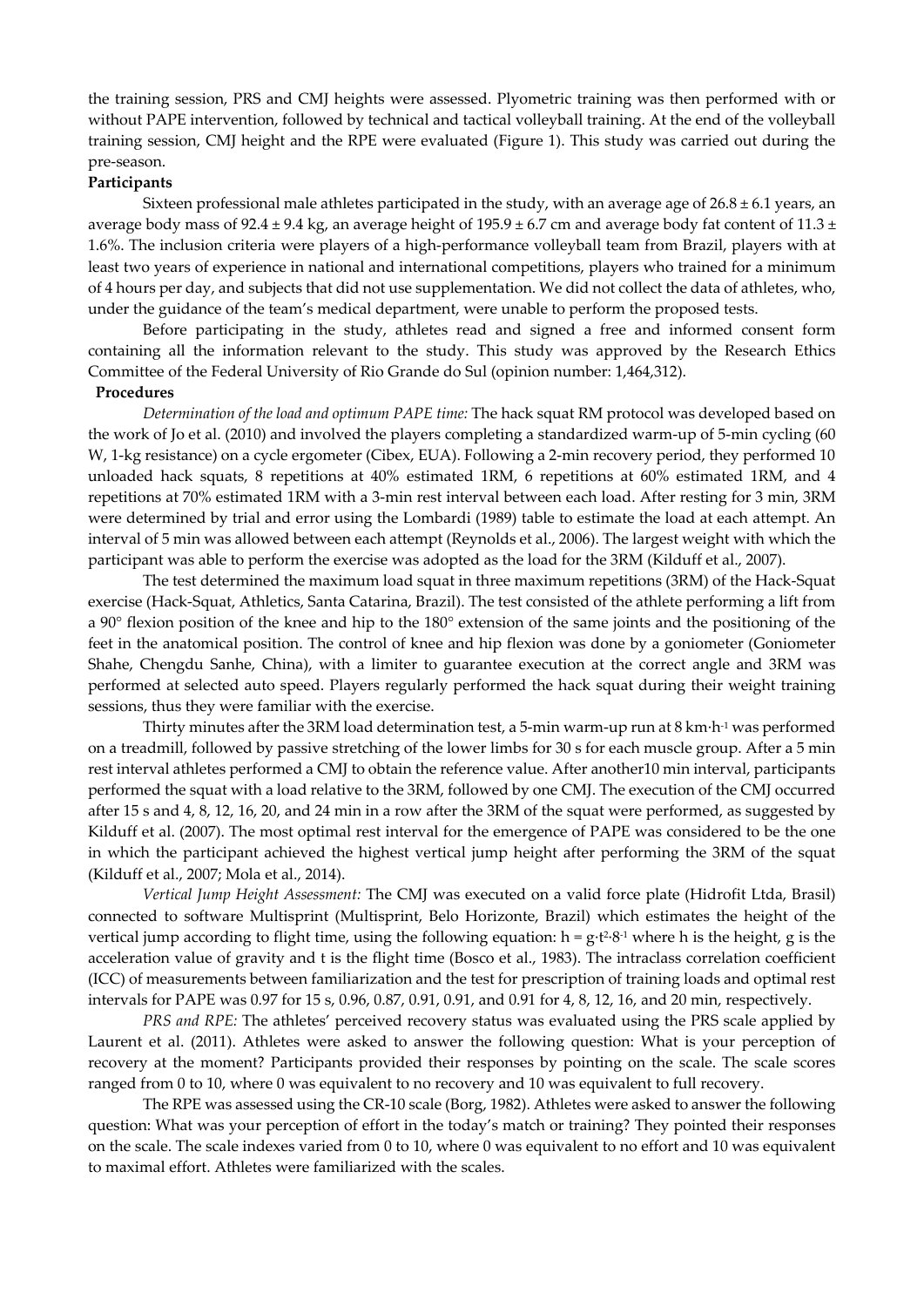*Training session*: Participants performed a 5-min warm-up run at 8 km∙h-1 on a treadmill, followed by passive stretching of the lower limbs for 30 s for each muscle group. Then, all participants performed a pretraining test to determine the maximum CMJ height on the force plate. From here, the GPAPE athletes underwent three sets of exercises to induce the PAPE phenomenon, based on the work of Kilduff et al. (2007) in which each set consisted of 3RM for the squat exercise, followed by an individual optimal rest interval, preestablished in a test previously mentioned for the implementation of PAPE. At the end of the rest interval, a plyometric training session was performed consisting of a sequence of CMJs in a target zone corresponding to the maximum height of the pre-training CMJ until jump performance dropped to 5% of the maximum height; training was performed on the force plate to control the height of the jumps during the exercise. When the athlete showed a 5% drop in CMJ performance for three consecutive jumps, it was characterized as a state of fatigue, at which point the exercise was interrupted (Pereira et al., 2009). There was a rest interval of 5 min between each set. For the CTRL, only three sets with the CMJ sequence protocol were performed, with a rest interval of 5 min between each set, identical to the GPAPE.

After training, athletes from both groups underwent a technical tactical volleyball training session for a period of approximately 60 min, and at the end of training, they performed a post-maximal CMJ test on the force plate, as mentioned previously.

## **Statistical analysis**

All data are presented as mean and standard error. For the jump height variable, the analysis of generalized estimation equations (GEE) was used, adopting the time and group factors, with a complementary Bonferroni test. For the PRS and RPE variables, the Shapiro-Wilk test was performed to test normality and, as the data were parametric, the Student's t-test was used for independent samples. Differences were considered significant at  $p \le 0.05$  and all calculations were performed using SPSS software (version 22.0; IBM Corp., Armonk, NY, USA). Hedges' *g* was used to determine the effect size (ES) with the 95% confidence interval (IC) of the difference between pre- and post-training in jump height, PRS, and RPE in the two groups (Rosenthal, 1996). The interpretation of ES's magnitude was based on Hopkins (2002) criteria: <0.2 was trivial, 0.2–0.5 small, 0.6–1.1 moderate, 1.2–1.9 large, and 2.0–4.0 very large.

#### **RESULTS**

The height of the CMJ was significantly different between the groups ( $p < 0.001$ ; g = .97; 95% CI = -.06; 2.01; moderate) after the training session. The GPAPE showed a significant increase in CMJ performance between the baseline values (38.26  $\pm$  4.44 cm) and those obtained after the training session (44.81  $\pm$  2.69 cm), while for the CTRL the height did not differ significantly between pre  $(37.03 \pm 4.40 \text{ cm})$  and post training sessions  $(35.38 \pm 3.60 \text{ cm})$ , as shown in Figure 2.

Athletes presented different PAPE induction times. Four athletes had an optimal time of 4 min, 8 athletes had an optimum time of 8 min, 3 athletes had an optimal time of 12 min, and only 1 athlete had an optimum time of 20 min. The mean time with standard error was  $8.5 \pm 1.12$  min.

Both the groups did not show significant differences in the means of PRS and RPE, as shown in Figure 3. The GPAPE had an average of 7.30 ± 0.70 and the CTRL 7.10 ± 0.61 for the PRS in the pre-training session (*p*   $> 0.05$ ; g = .10; 95% CI = -.88; 1.08; trivial). Immediately after the training session, there were no significant differences for the RPE between the groups, with the GPAPE showing an average of  $4.30 \pm 0.44$  and the CTRL showing the value of 4.50 ± 0.37 (*p >* 0.05; g= .16 95%CI= -.82; 1.14; trivial) (Figure 3).

## **DISCUSSION**

The aim of this study was to evaluate the effects of a training session with and without PAPE intervention, followed by specific volleyball training, on the height of the CMJ, PRS, and RPE in volleyball players. Athletes increased the average height of the CMJ by 16.3% from the baseline values to after the training session in the GPAPE. The CTRL showed no difference in the height of the jump between the two conditions. This difference between the groups suggests a positive effect of PAPE intervention on CMJ performance after about 20 min of plyometric training followed by 60 min of tactical and technical training in volleyball players. Furthermore, the perceptual responses after the session (RPE) and at the beginning of the following training session were not modified when comparing the two conditions. To the best of our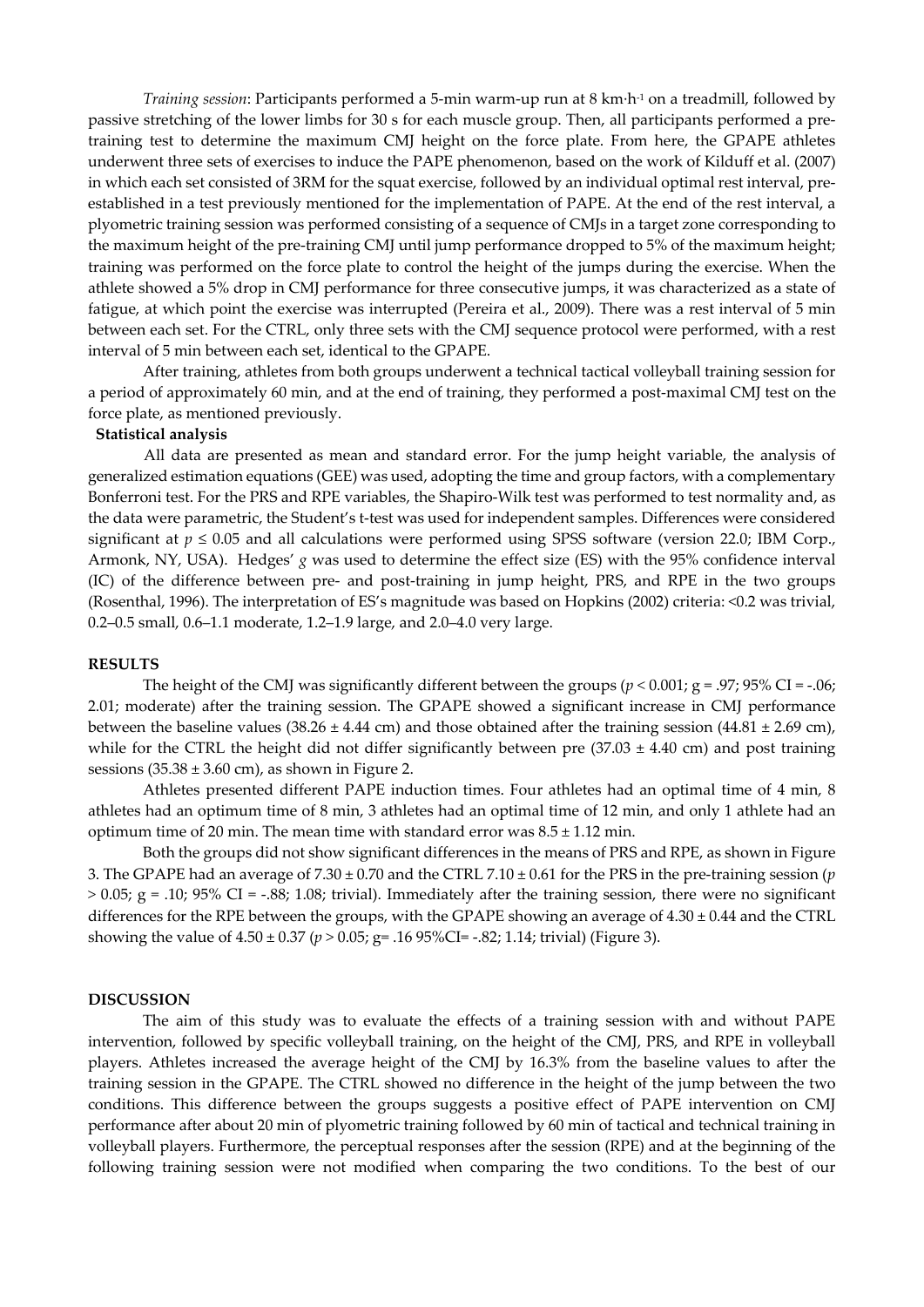knowledge this is the first study to observe positive acute responses in jump performance while showing no perceptual impairment when applying PAPE in high-level volleyball players.

The literature shows that PAPE enhances voluntary muscle function (Blazevich and Babault, 2019). Studies which have assessed PAPE mechanisms are usually acute-effect evaluations. The findings of the present study show similar results after the training session to those of McCann and Flanagan (2010), but with greater magnitude. McCann and Flanagan (2010) assessed university level volleyball players; after performing five RMs of the squat exercise; players showed a 5.7% improvement in vertical jump performance at the 4th or 5th min after the conditioning activity which was lower than the value found in the present study. This can be attributed to the difference in the performance level of athletes and difference to access responses (around 80 min after the conditioning activity). Chiu et al. (2003) compared the acute effects of PAPE in athletes who used explosive strength, compared to recreationally trained subjects, and showed significantly higher results in strength and power for athletes (*p* < 0.05), suggesting that they achieved greater activation of the involved musculature; thereby, generating more effective responses in mechanisms that induced the PAPE phenomenon. This could explain the possible percentage differences between the findings of the present study and of McCann and Flanagan (2010) since both evaluated volleyball athletes.

A study by French et al. (2003) evaluating athletes who used power in their sporting movements showed an increase in drop jump height of 5.0% after performing three maximum voluntary contractions (MVCs) of three seconds, but without differences in the CMJ. According to the authors, it is important for the induction of PAPE, to have knowledge of the nature of the exercise, and the volume capable of generating the response of the phenomenon. Our findings show positive effects of 3 sets of 3RM hack-squat exercise, with significant results for the CMJ and its height, which are widely used as performance indicators of volleyball athletes (Sheppard and Newton, 2012).

Kilduff et al. (2007) evaluated professional rugby players and although did not evaluate CMJ height, they observed improvement in peak power through CMJ performance after the squat exercise with a load of 3RMs. Petisco et al. (2019) showed positive results of 3.7% for the squat jump and 2.2% for the CMJ after warming up with squats performed at 80% of 1RM in soccer athletes. These results corroborate the findings of the present study in lower magnitude, however, the strategy used in the present study differed from that in the study by Petisco et al. (2019) who used five repetitions at 80% 1RM to induce PAPE, which may have resulted in less stimulus.

Conversely, various studies showed similar effects of resistance training inducing the PAPE phenomenon and plyometric training on the jumping performance responses. Chen et al. (2017) evaluated college volleyball and basketball athletes and showed similar effects of resistance training inducing the PAPE phenomenon and plyometric training on the jumping performance responses. Furthermore, Mola et al. (2014) found no significant differences in height and jumping power between the groups that performed a plyometric warm-up and the group with PAPE intervention. Till and Cooke (2009) showed that PAPE intervention was not effective in improving performance of sprints and jumps when compared to the control group, who performed only a warm-up protocol.

This study showed positive effects of plyometric training combined with PAPE intervention on the ability to jump after 60 min of tactical-technical training in volleyball players, what seems important to athletes for the maintenance of jump performance during the entire training session and match. The increase in muscle temperature and the blood flow, and, subsequently, in the amount of water in muscles may explain the effects of PAPE for this period, as they are associated with an increase in muscle activation, the rate of strength development, and speed of contraction in muscles involving fast contraction and slow contraction (Blazevich and Babault, 2019).

Regarding PRS and the RPE, the present study found no significant difference between the two groups for these variables, indicating that athletes in both groups showed a similar recovery result before training started. At the end of the training session, athletes in both groups reported a similar level of perceived exertion, which indicates that although the PAPE group had a higher training load than the plyometric group, it did not cause greater physical exhaustion. Similar results have been shown by Abbes et al. (2018) and Timon et al. (2019) without significant differences when comparing different protocols with post-activation performance enhancement.

The literature shows that the ideal recovery time between the condition activity and explosive activity seems to be a decisive factor in inducng PAPE (Jo et al., 2010; Kilduff et al., 2007; Mola et al., 2014). In our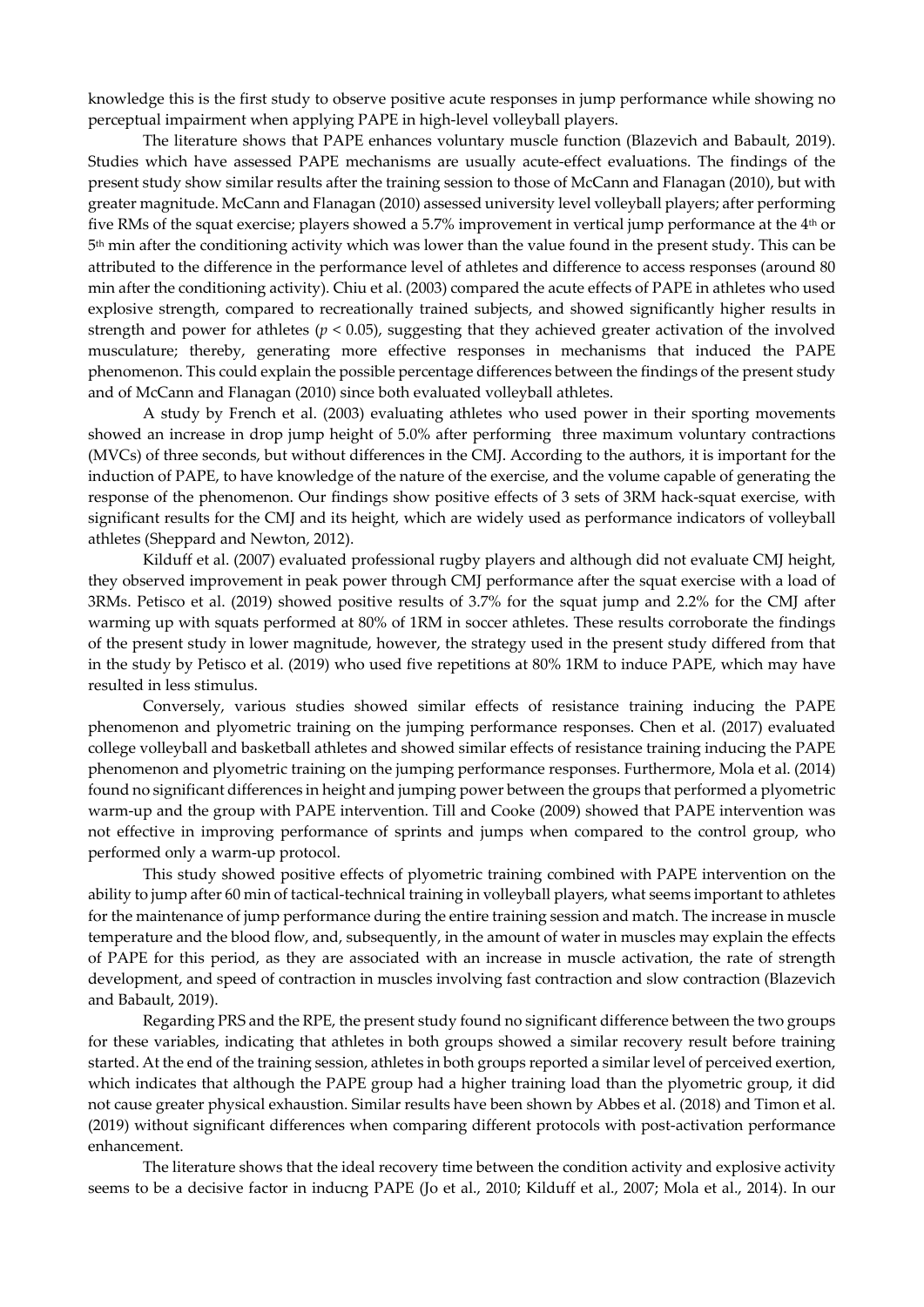study, athletes presented different optimal times for PAPE induction, varying between 4 and 20 min. This result corroborates with the literature that suggests that the optimal application time of PAPE does not exceed 20 min (O'Leary et al., 1997; Vandervoort et al., 1983). Kilduff et al. (2007) in a study with rugby athletes, using a voluntary contraction protocol that consisted of performing 3 repetitions of the squat exercise with 90% of 1RM and performing vertical jumps, 15 s, 4, 8, 12, 16, 20, and 24 min after the squat execution, found that PAPE was the most efficient in the period from the 8<sup>th</sup> to the 12<sup>th</sup> min post-stimulus. In another study by Comyns et al. (2006) anaerobic sports athletes (sprinters, jumpers, and rugby players) used the squat with 5 maximum repetitions and performed a vertical CMJ after 30 s, 2, 4, and 6 min; those authors observed a significant improvement in the jump height after 4 min of the conditioning activity. In the present study, the optimal time for the application of PAPE was similar to that found in the literature and also justifies the postactivation potentiation (PAP) evaluation model proposed by Kilduff et al. (2007) which suggests that an individual assessment is required to be made to determine the optimal time for PAPE, since there seems to be no standard time for its best use.

Among the possible limitations of the present study is the vertical jump height assessment only after the training session. This study was carried out during the basic training period of athletes when the training window might be larger than that during competitive periods. We did not find other studies which observed the effects of PAPE intervention after plyometric training followed by tactical-technical training and its effects. All previous studies have evaluated performance of jumps immediately after the induction of PAPE. Moreover, this study shows important results regarding PAPE effects in high-level athletes after 20 min plyometric training followed by 60 min tactical-technical training on volleyball performance, of significant variables for volleyball performance, such as jump height.

## **CONCLUSIONS**

Therefore, it could be concluded that there was superiority of the GPAPE in relation to the CTRL, with a significant increase in the height of the CMJ and no differences between the groups in the perception of effort after training.

This study showed a positive effect on the ability to jump after the induction of PAPE (20 min intervention + 60 min tactical-technical training in volleyball), and without significant difference between the CTRL to the RPE after the training session.

## **REFERENCES**

- Abbes, Z., Chamari, K., Mujika, I., Tabben, M., Bibi, K. W., Hussein, A. M., Martin, C. & Haddad, M. (2018). 50-m freestyle sprint performance in adolescent swimmers? *Frontiers in Physiology*, *9*(OCT). https://doi.org/10.3389/fphys.2018.01464
- Berriel, G. P., Costa, R. R., da Silva, E. S., Schons, P., de Vargas, G. D., Peyré-Tartaruga, L. A. & Kruel, L. F. M. (2020). Stress and recovery perception, creatine kinase levels, and performance parameters of male volleyball athletes in a preseason for a championship. *Sports Medicine - Open*, *6*(1), 1–12. https://doi.org/10.1186/s40798-020-00255-w
- Blazevich, A. J. & Babault, N. (2019). Post-activation potentiation versus post-activation performance enhancement in humans: historical perspective, underlying mechanisms, and current issues. *Frontiers in Physiology*, *10*. https://doi.org/10.3389/fphys.2019.01359
- Borg, G. A. (1982). Psychophysical bases of perceived exertion. *Medicine and Science in Sports and Exercise*, *14*(5), 377–381.
- Bosco, C., Luhtanen, P. & Komi, P. V. (1983). A simple method for measurement of mechanical power in jumping. *European Journal of Applied Physiology and Occupational Physiology*, *50*(2), 273–282. https://doi.org/10.1007/BF00422166
- Boullosa, D., Beato, M., Iacono, A. Dello, Cuenca-Fernández, F., Doma, K., Schumann, M., Zagatto, A. M., Loturco, I. & Behm, D. G. (2020). A new taxonomy for postactivation potentiation in sport. *International Journal of Sports Physiology and Performance*, *15*(8), 1197–1200. https://doi.org/10.1123/IJSPP.2020-0350
- Chen, Z. R., Lo, S. L., Wang, M. H., Yu, C. F. & Peng, H. Te. (2017). Can different complex training improve the individual phenomenon of post-activation potentiation? *Journal of Human Kinetics*, *56*(1), 167–175. https://doi.org/10.1515/hukin-2017-0034
- Chiu, L. Z. F., Fry, A. C., Weiss, L. W., Schilling, B. K., Brown, L. E. & Smith, S. L. (2003). Postactivation potentiation response in athletic and recreationally trained individuals. *Journal of Strength and*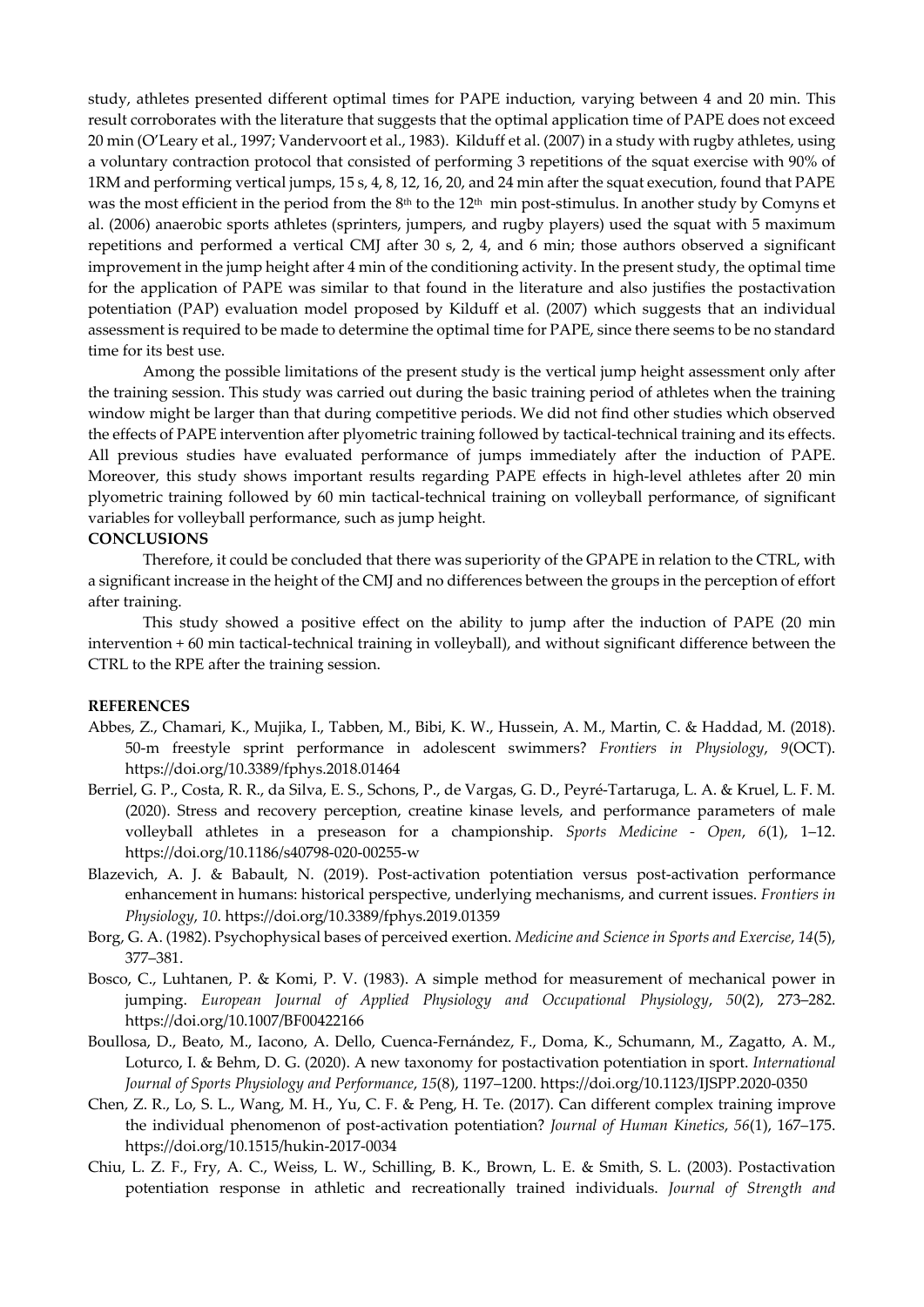*Conditioning Research*, *17*(4), 671–677. https://doi.org/10.1519/1533-4287(2003)017<0671:PPRIAA>2.0.CO;2

- Comyns, T. M., Harrison, A. J., Hennessy, L. K. & Jensen, R. L. (2006). The optimal complex training rest interval for athletes from anaerobic sports. *Journal of Strength and Conditioning Research*, *20*(3), 471–476. https://doi.org/10.1519/18445.1
- French, D. N., Kraemer, W. J. & Cooke, C. B. (2003). Changes in dynamic exercise performance following a sequence of preconditioning isometric muscle actions. *Journal of Strength and Conditioning Research*, *17*(4), 678–685. https://doi.org/10.1519/1533-4287(2003)017<0678:CIDEPF>2.0.CO;2
- Hopkins, W. G. (2002). *New View of Statistics: Effect Magnitudes*. http://www.sportsci.org/resource/stats/effectmag.html
- Jo, E., Judelson, D. A., Brown, L. E., Coburn, J. W. & Dabbs, N. C. (2010). Influence of recovery duration after a potentiating stimulus on muscular power in recreationally trained individuals. *Journal of Strength and Conditioning Research*, *24*(2), 343–347. https://doi.org/10.1519/JSC.0b013e3181cc22a4
- Kilduff, L. P., Bevan, H. R., Kingsley, M. I. C., Owen, N. J., Bennett, M. A., Bunce, P. J., Hore, A. M., Maw, J. R. & Cunningham, D. J. (2007). Postactivation potentiation in professional rugby players: Optimal recovery. *Journal of Strength and Conditioning Research*, *21*(4), 1134–1138. https://doi.org/10.1519/R-20996.1
- Krzysztofik, M. & Wilk, M. (2020). The effects of plyometric conditioning on post-activation bench press performance. *Journal of Human Kinetics*, *74*(1), 99–108. https://doi.org/10.2478/hukin-2020-0017
- Laurent, C. M., Green, J. M., Bishop, P. A., Sjökvist, J., Schumacker, R. E., Richardson, M. T. & Curtner-Smith, M. (2011). A practical approach to monitoring recovery: Development of a perceived recovery status scale. *Journal of Strength and Conditioning Research*, *25*(3), 620–628. https://doi.org/10.1519/JSC.0b013e3181c69ec6
- Lombardi, V. P. (1989). *Beginning weight training : the safe and effective way.* ( and S. Borrow (ed.)).
- McCann, M. R. & Flanagan, S. P. (2010). The effects of exercise selection and rest interval on postactivation potentiation of vertical jump performance. *Journal of Strength and Conditioning Research*, *24*(5), 1285–1291. https://doi.org/10.1519/JSC.0b013e3181d6867c
- Mola, J. N., Bruce-Low, S. S. & Burnet, S. J. (2014). Optimal recovery time for postactivation potentiation in professional soccer players. *Journal of Strength and Conditioning Research*, *28*(6), 1529–1537. https://doi.org/10.1519/JSC.0000000000000313
- O'Leary, D. D., Hope, K. & Sale, D. G. (1997). Posttetanic potentiation of human dorsiflexors. *Journal of Applied Physiology*, *83*(6), 2131–2138. https://doi.org/10.1152/jappl.1997.83.6.2131
- Pereira, G., Morse, C., Ugrinowitsch, C., Rodacki, A., Kokubun, E. & Fowler, N. (2009). Manipulation of rest period length induces different causes of fatigue in vertical jumping. *International Journal of Sports Medicine*, *30*(5), 325–330. https://doi.org/10.1055/s-0029-1202260
- Petisco, C., Ramirez-Campillo, R., Hernández, D., Gonzalo-Skok, O., Nakamura, F. Y. & Sanchez-Sanchez, J. (2019). Post-activation potentiation: Effects of different conditioning intensities on measures of physical fitness in male young professional soccer players. *Frontiers in Psychology*, *10*(JUN), 1167. https://doi.org/10.3389/fpsyg.2019.01167
- Reynolds, J. M., Gordon, T. J. & Robergs, R. A. (2006). Prediction of one repetition maximum strength from multiple repetition maximum testing and anthropometry. *Journal of Strength and Conditioning Research*, *20*(3), 584–592. https://doi.org/10.1519/R-15304.1
- Rosenthal, J. A. (1996). Qualitative descriptors of strength of association and effect size. *Journal of Social Service Research*, *21*(4), 37–59. https://doi.org/10.1300/J079v21n04\_02
- Sattler, T., Sekulic, D., Hadzic, V., Uljevic, O. & Dervisevic, E. (2012). Vertical jumping tests in volleyball: Reliability, validity, and playing-position specifics. *Journal of Strength and Conditioning Research*, *26*(6), 1532–1538. https://doi.org/10.1519/JSC.0b013e318234e838
- Sheppard, J. M. & Newton, R. U. (2012). Long-term training adaptations in elite male volleyball players. *Journal of Strength and Conditioning Research*, *26*(8), 2180–2184. https://doi.org/10.1519/JSC.0b013e31823c429a
- Till, K. A. & Cooke, C. (2009). The effects of postactivation potentiation on sprint and jump performance of male academy soccer players. *Journal of Strength and Conditioning Research*, *23*(7), 1960–1967. https://doi.org/10.1519/JSC.0b013e3181b8666e
- Timon, R., Allemano, S., Camacho-Cardeñosa, M., Camacho-Cardeñosa, A., Martinez-Guardado, I. & Olcina, G. (2019). Post-activation potentiation on squat jump following two different protocols: Traditional vs. inertial flywheel. *Journal of Human Kinetics*, *69*(1), 271–281. https://doi.org/10.2478/hukin-2019-0017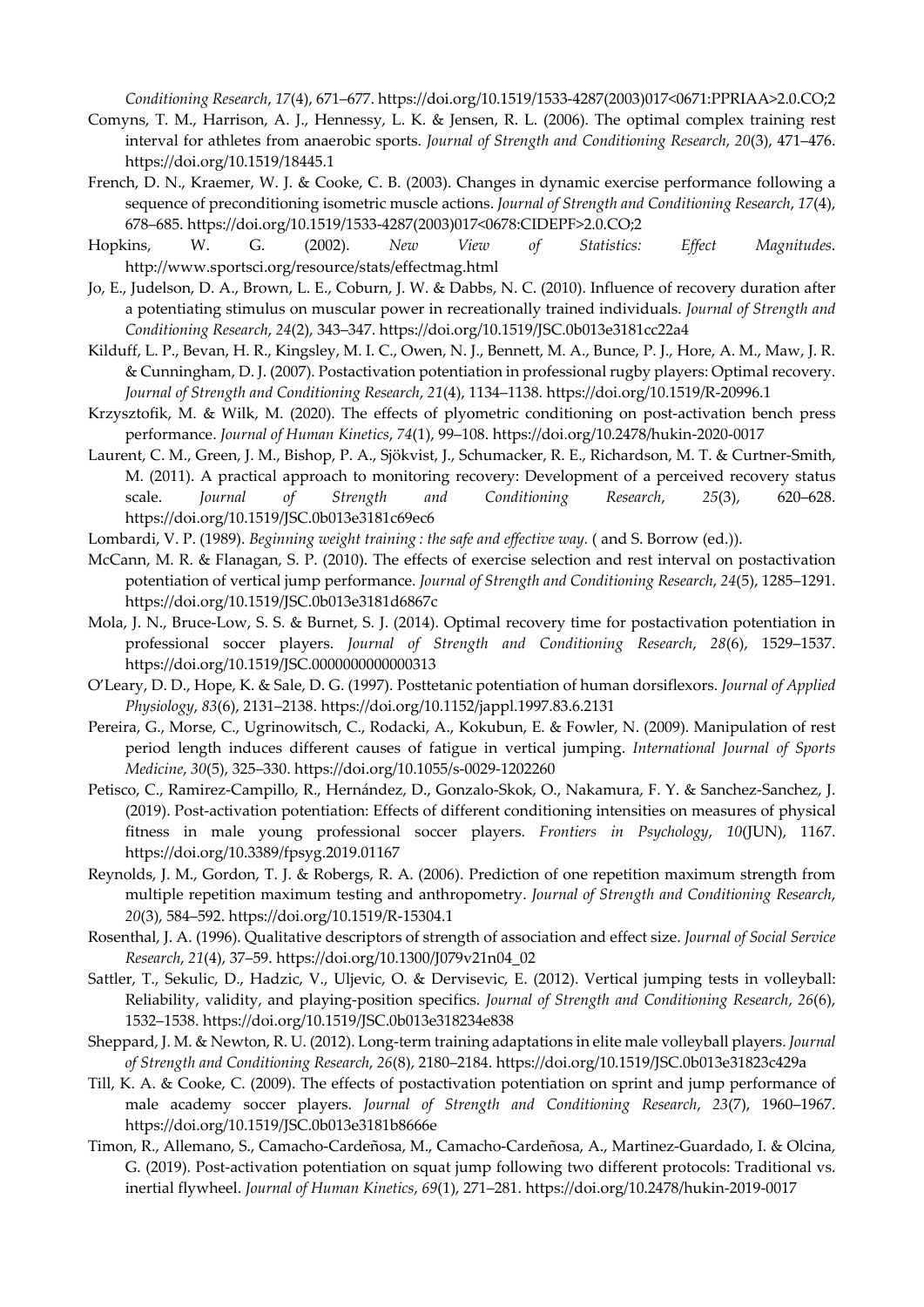- Vandervoort, A. A., Quinlan, J. & McComas, A. J. (1983). Twitch potentiation after voluntary contraction. *Experimental Neurology*, *81*(1), 141–152. https://doi.org/10.1016/0014-4886(83)90163-2
- Zimmermann, H. B., Macintosh, B. R. & Dal Pupo, J. (2020). Does postactivation potentiation (PAP) increase voluntary performance? In *Applied Physiology, Nutrition and Metabolism* (Vol. 45, Issue 4, pp. 349–356). Canadian Science Publishing. https://doi.org/10.1139/apnm-2019-0406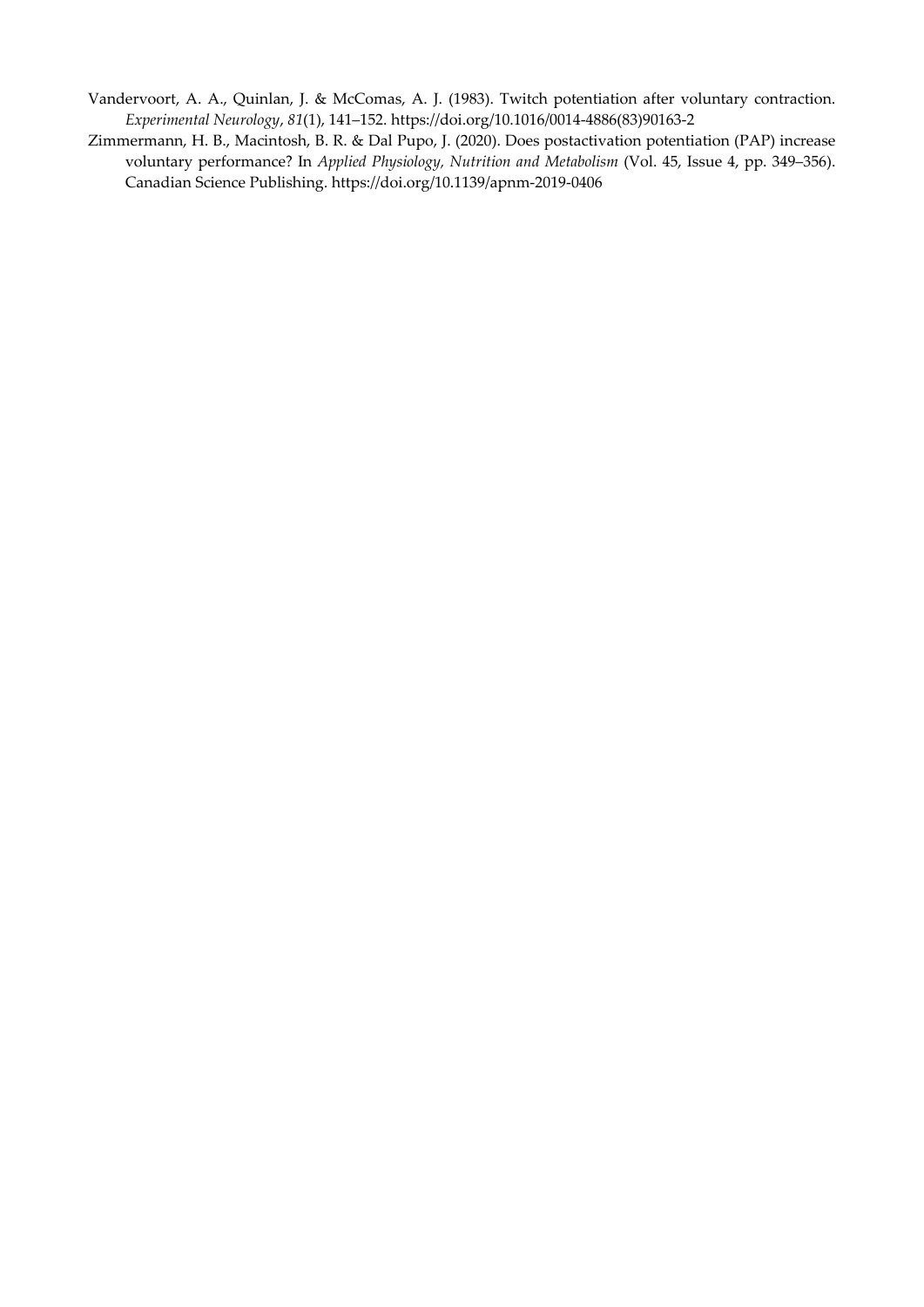| Time         |                              |                                                             |                                 |                                                                    |                                       |                           |
|--------------|------------------------------|-------------------------------------------------------------|---------------------------------|--------------------------------------------------------------------|---------------------------------------|---------------------------|
| Group        | Pre training<br>session      | <b>Training session</b>                                     |                                 |                                                                    |                                       | After training<br>session |
|              |                              | Warm-up                                                     | <b>PAPE</b>                     | Plyometric<br>training                                             | Training<br>volleyball                |                           |
| <b>GPAPE</b> | Maximal<br>CMJ height<br>PRS | 5-min<br>warm-up<br>running at 8<br>$km·h-1$<br>(treadmill) | 3 sets of<br>3RM hack-<br>squat | 3 sets of<br><b>CMIs</b><br>sequence in<br>95% a target<br>zone of | Technical<br>and tactical<br>training | Maximal CMI<br>height     |
|              |                              | passive<br>stretching of<br>the lower<br>limbs              |                                 | height to the<br>maximum<br><b>CMI</b>                             |                                       | <b>RPE</b>                |
|              | Maximal<br>CMJ height        | $5 - min$<br>warm-up                                        |                                 | 3 sets of<br><b>CMIs</b>                                           | Technical                             | Maximal CMJ               |
| <b>CTRL</b>  | PRS                          | running at 8<br>$km·h-1$<br>(treadmill)<br>passive          |                                 | sequence in<br>95% a target<br>zone of<br>height to the<br>maximum | and tactical<br>training              | height<br>RPF.            |
|              |                              | stretching of<br>the lower                                  |                                 | <b>CMI</b>                                                         |                                       |                           |

**Figure 1** *— Experimental design and procedures*.



**Figure 2** — *The paired Hedges' g for two comparisons are shown in the above cumming estimation plot. The raw data are plotted on the upper axes; each paired set of observations is connected by a line. On the lower axes, each paired mean difference is plotted as a bootstrap sampling distribution. Mean differences are depicted as dots; 95% confidence intervals are indicated by the ends of the vertical error bars.*